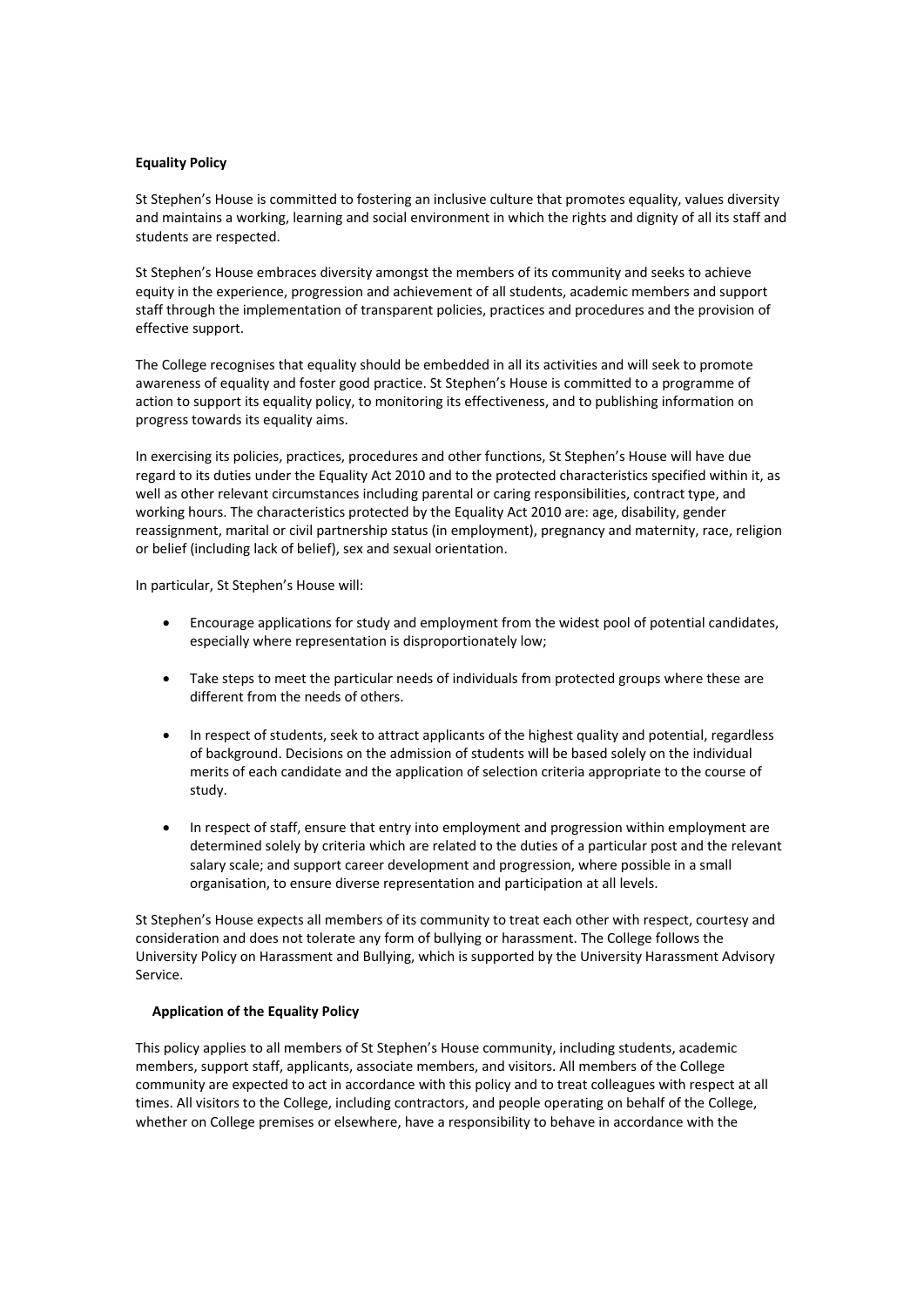principles of this policy.

## **St Stephen's House's commitment**

St Stephen's House will:

- seek to embed equality in all its activities
- have regard to its obligations under relevant legislation, including the Equality Act 2010 and the Public Sector Equality Duty 2011
- publicise this policy, and any relevant codes of practice and guidance
- use an evidence–based approach where possible to inform its activities to increase equality and to measure the impact of any changes
- develop equality objectives and an action plan, and report on progress toward attaining those objectives
- monitor and publish data on its academic members, support staff, students and applicants; and regularly review this policy and all associated codes of practice and guidance.

## **Responsibilities**

## Governing Body

The House Council will provide mechanisms through which the University of Oxford and St Stephen's House's strategic objectives for equality and diversity can be determined.

## The Principal

The Principal will provide leadership on equality and diversity and oversee the development of equality policy frameworks and their application in the College, working with College committees (all of which have a remit for equality issues), and relevant colleagues as appropriate.

## Finance & General Purposes Committee

The Finance & General Purposes Committee will advise on the development of strategy for work on equality and diversity, covering staff and students and embracing all protected groups. In particular it will:

- consider existing and emerging equality legislation with a view to identifying relevant issues to be translated into policies appropriate to the College environment
- provide information and guidance to the House Council and other College members as appropriate to enable them to discharge their responsibilities
- work to facilitate communication to and consultation with specific groups of staff
- provide monitoring of key strategic issues to the House Council
- provide advice on the employment of disabled staff
- provide support to students with a disability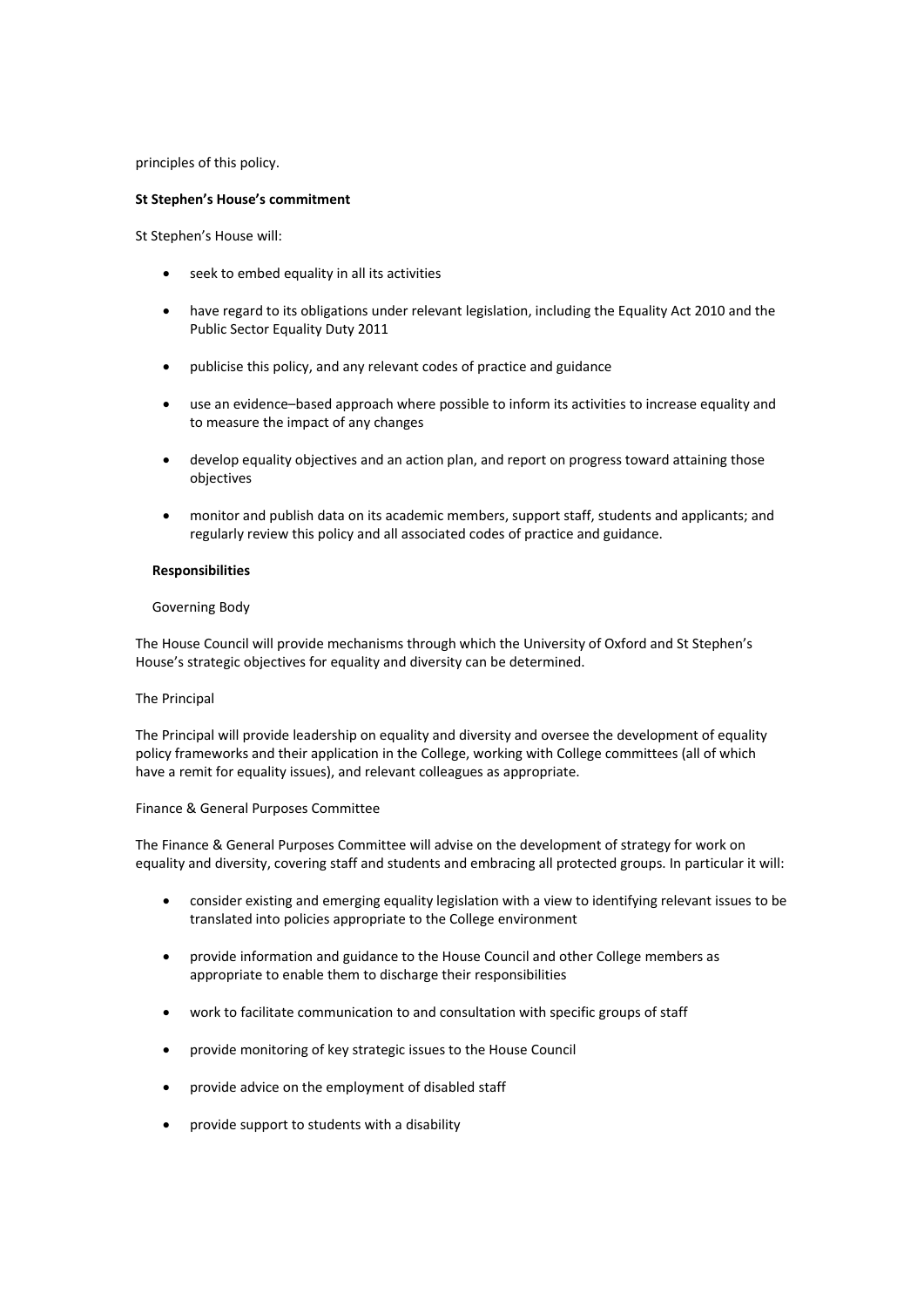work with student representatives and academic members to facilitate communication to and consultation with specific groups of staff

#### Fellows

Fellows are responsible for the day-to-day implementation of this policy and for supporting the delivery of St Stephen's House and the University's strategic objectives for equality and diversity within the College constituency for which they are responsible.

#### Managers

All managers are responsible for ensuring that equality is embedded in the work of their team.

## All academic staff

All academic staff should promote an inclusive research and learning environment.

All support staff and students

All support staff and students have a responsibility to observe this policy.

## **Complaints**

St Stephen's House regards any breach of this policy by any member of the College community as a serious matter to be dealt with through its agreed procedures.

The procedures for dealing with concerns about breaches of the policy are set out below.

Students

## a) Applicants

For feedback on admissions decisions, see: Undergraduate admissions: www.ox.ac.uk/admissions/undergraduate\_courses/why\_oxford/codes\_and\_procedures/feedback.html

## Postgraduate admissions:

www.ox.ac.uk/admissions/postgraduate\_courses/apply/legal\_information/university\_policies.html

## b) Current students

Allegations of harassment and bullying are covered by University Policy on Harassment and Bullying. See: www.admin.ox.ac.uk/eop/harassmentadvice/policyandprocedure

Complaints about equality and diversity issues related exclusively to college matters should be taken up with the relevant college officers, namely the Principal or Vice-Principal.

Other complaints should be addressed to the Proctors: Complaints Procedures

Staff

# a) Applicants

Applicants for employment should refer any concerns in writing to the chair of the selection panel in the